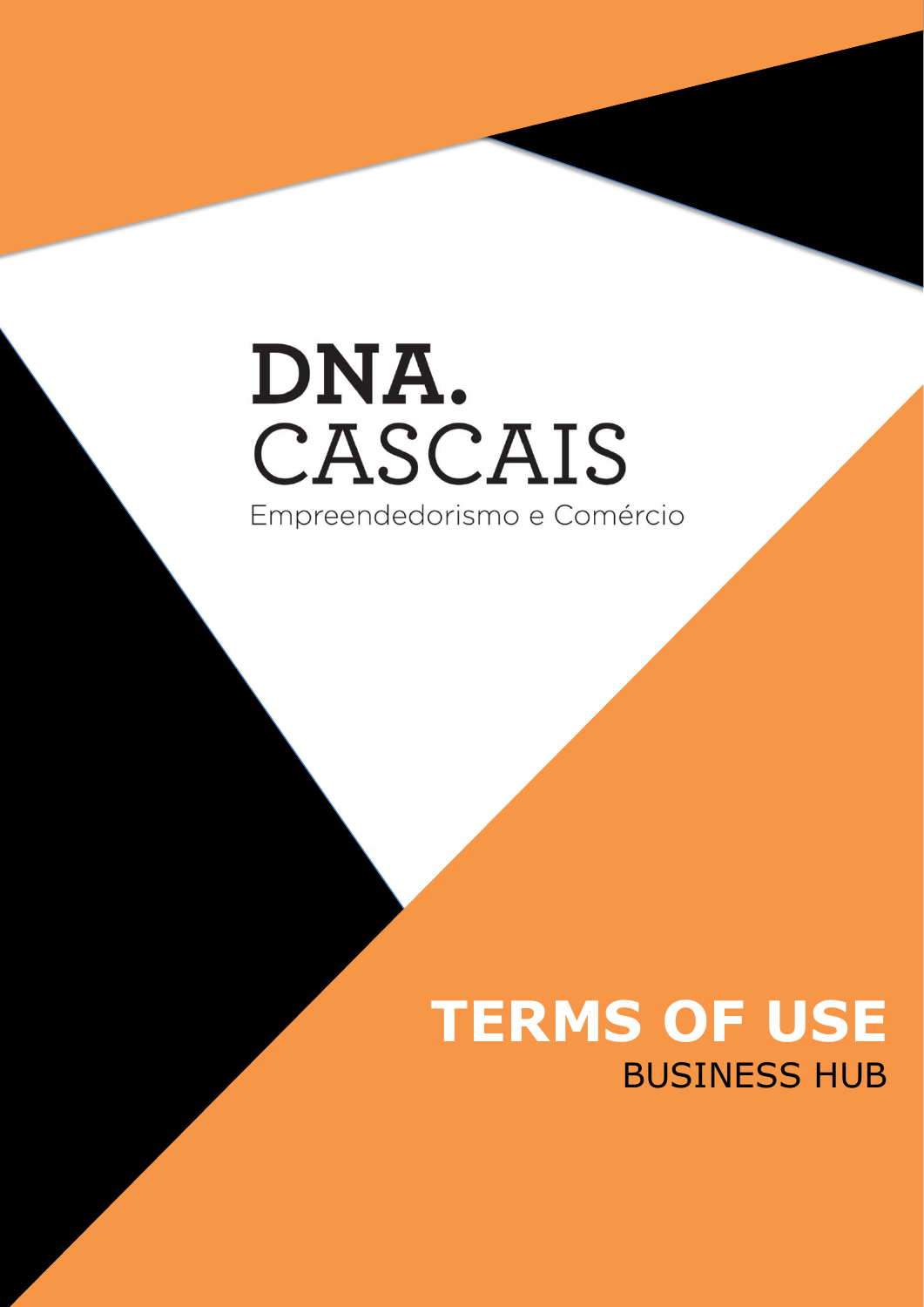## **CONTENT:**

#### **Preamble**

| <b>I-Definitions</b>                                             |          |
|------------------------------------------------------------------|----------|
| II - Location, Facilities & Services                             |          |
| Article 1: Location                                              | page 2   |
| Article 2: Facilities                                            | page 2-3 |
| Article 3: Services                                              | page 3-4 |
| <b>III - Users &amp; Activities</b>                              |          |
| Article 4: Users                                                 | page 5   |
| Article 5: Activities                                            | page 5   |
| <b>IV- User Premises</b>                                         |          |
| Article 6: Use, transfer and service provision agreements        | page 5   |
| Article 7: Transfer of spaces to third parties                   | page 5   |
| Article 8: Users' Rights                                         | page 5   |
| Article 9: Users' Duties                                         | page 6   |
| Article 10: Access to the Incubator Area and the Offices/Spaces  | page 6-7 |
| Article 11: Terms of setup                                       | page 7   |
| <b>V</b> - Application & Selection Procedure                     |          |
| Article 12: Application by the Entity(ies)                       | page 7   |
| Article 13: Selection of Applications                            | page 7   |
| Article 14: Criteria for Support Selection and Implementation    | page 8   |
| VI - Penalties for Default of Payment to DNA Cascais             |          |
| Article 15: Consequences of the lack of payment for space leases |          |
| and/or services provided                                         | page 8   |
| <b>VII - Final Provisions</b>                                    | page 8   |
|                                                                  |          |

**Annex I –** Price List and Terms of Payment for Business Plan Optimisation Support Services. **Annex II** – Price List and Terms of Payment at the DNA Cascais Business Hub in Alcabideche and Associated Services.

**Annex III** – Price List and Terms of the Services provided by the Entities Associated to DNA Cascais.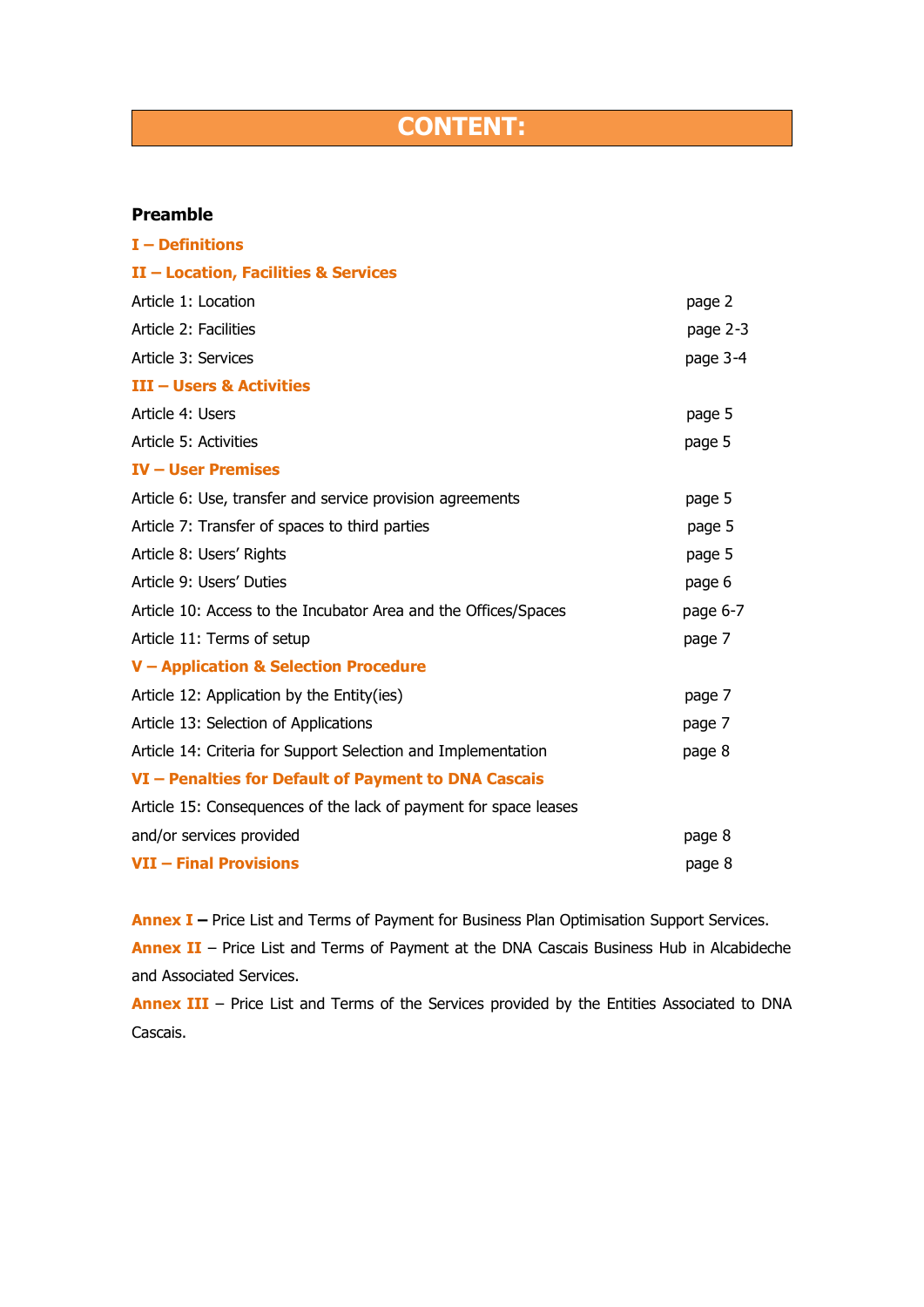#### **Preamble:**

The main purpose of the DNA Business Hub located in Cruz de Popa, Alcabideche, Cascais Municipality, consists on promoting and following up innovative business projects and start-ups at an early stage. This is done by placing the businesses in the same physical area and having a set of services and offices available with individual areas, thus providing the businesses with the necessary tools integrate an adequate corporate environment and the necessary conditions to achieve success at an early stage. As well as physical setups for businesses, there are also services for virtual incubation and workspaces (open space) available.

The aim is to promote interaction between the corporate environment and research and education institutions, to take advantage of the potentially resulting synergies and complementarities. This purpose will also have an initial focus on Health, Sea, Tourism, New Technologies and Qualified Services in general.

In line with its mission, the Cascais City Hall and the DNA Cascais agency intend to support the following: entities, businesses and entrepreneurs that have ideas and projects with economic potential and that will potentially boost local development and local, regional or national competitiveness. The latter will be done through support mechanisms in the optimisation of the Business Plan. Also, they will support innovative ideas and projects with the creation of jobs and by securing qualified professionals.

This Regulation defines the terms of access and use of the facilities, as well as common areas, associated services and their general rules of functioning.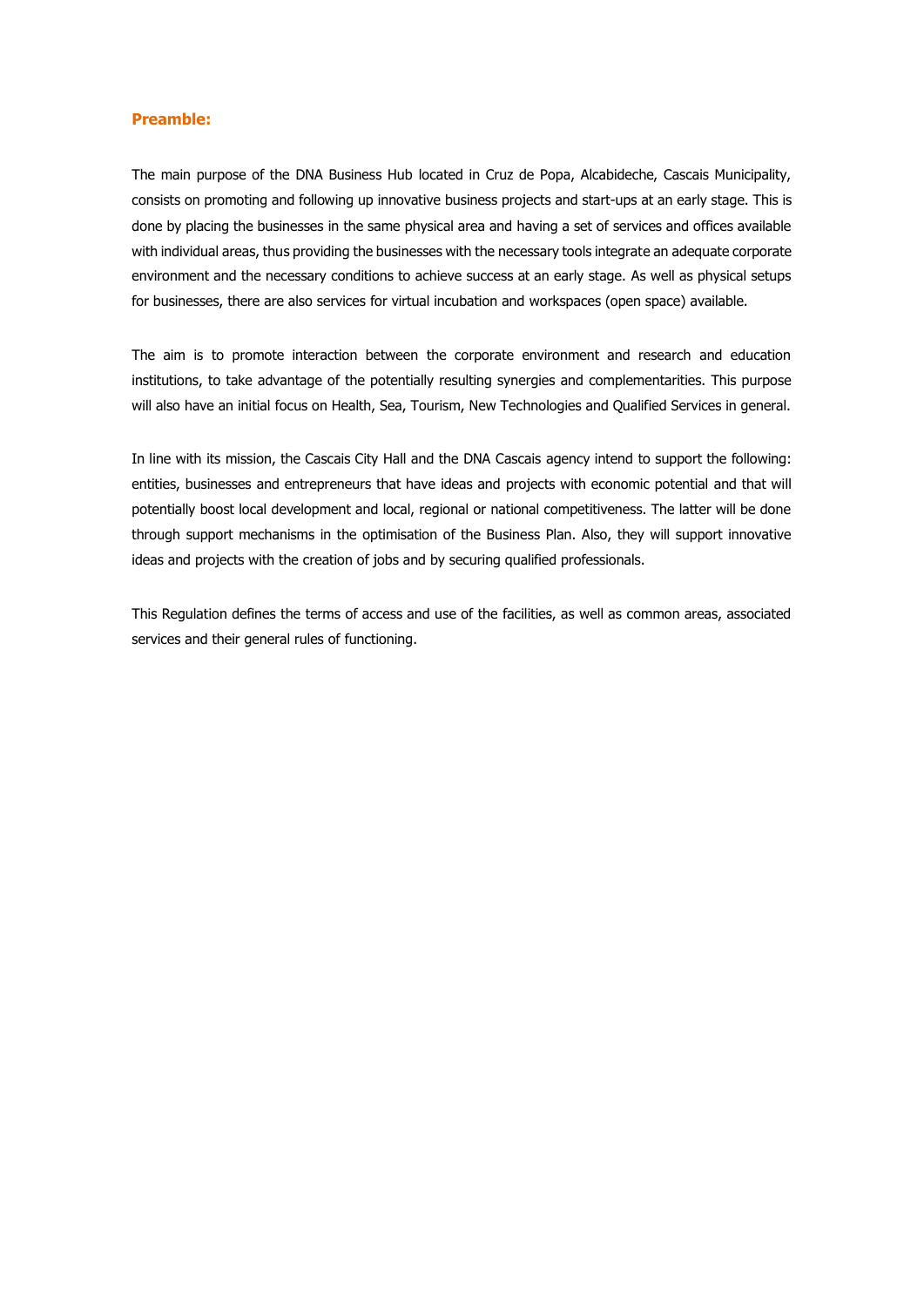#### **I – Definitions**

#### **Sponsor:**

Agência DNA Cascais, the entity promoting the use and occupation of the space.

Cascais City Hall transfers the management of the area to Agência DNA Cascais, so that the entity promotes and manages the Business Hub and provides all the necessary services for its activity and the activity of companies or entrepreneurs in place.

#### **Users:**

Natural Person or Legal Person with innovative ideas or projects with business potential, aiming to settle in the Incubation Area. In case the natural person aims to create, in a term to be defined between the parties, a single-member private limited liability company.

#### **Offices:**

Individual areas where the companies can set base, located in the Incubation Area.

#### **Common Areas:**

All the areas that will be shared by the users of the Incubation Area and which are aimed at collective use.

#### **II – Location, Facilities & Services**

#### **Article 1**

#### **(Location)**

The Incubation Area (with a total of 2,764 square metres) and a 6,000 square metre patio, is located in Cascais, Alcabideche, in a building located in Cruz de Popa, and can assume a multipolar structure through its linkage to future corporate facilities, educational institutions, scientific and technological hubs.

#### **Article 2**

#### **(Facilities)**

The whole space includes four specific areas, which are:

- a) The first floor, with a total area of 831.8 square metres, primarily aimed at activities associated to the Sea Cluster, namely entities linked to maritime research.
- b) The second floor, with a total area of 828.8 square metres, structured to function as a Business Incubator, should be made up of offices adequate for the good performance of the companies' activities, with the following features: Internet access, fax and use of electricity, water and sanitation.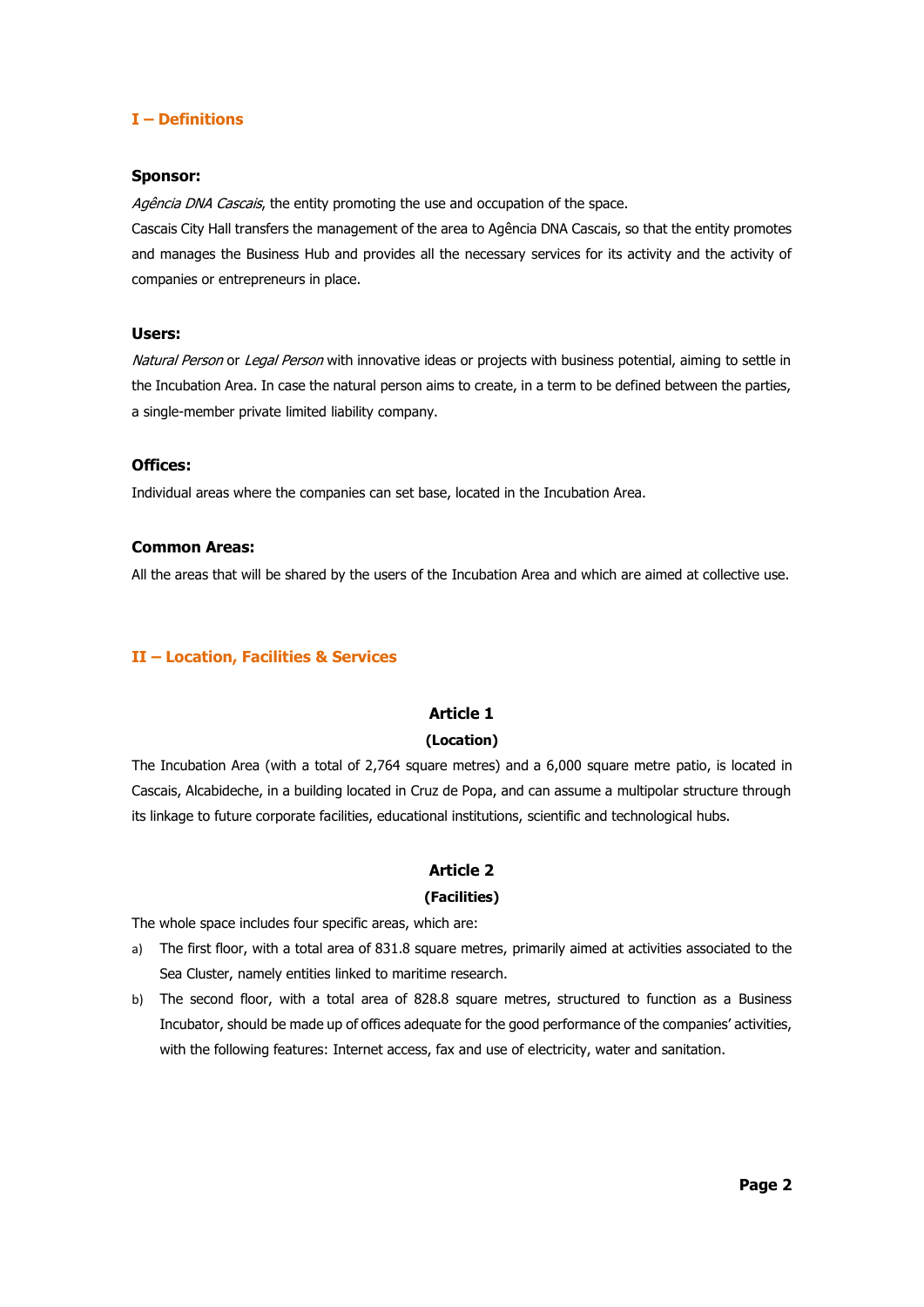This floor should be primarily aimed at activities by services linked to health, energy, environment, tourism, qualified services in general, information technologies, biotechnology, biometrics, among other knowledge-based activities.

c) Third and fourth floors, with the respective areas of 595.8 square metres and 508 square metres, aimed primarily at activities associated to general qualified services, creative industries and knowledge.

As well as the areas described, the following common areas are also part of the global space:

- 1. Patios, Reception and respective equipment;
- 2. Circulation areas;
- 3. Sanitary facilities;
- 4. Reception of mail in an individual post box per company;
- 5. Signage and furniture;
- 6. Auditorium with a capacity for 90 people;
- 7. Training Room with a capacity for 25 people;
- 8. Equipped conference rooms;
- 9. Waiting room to receive clients;
- 10. Carpark (limited access);

#### **Article 3**

#### **(Services)**

#### **1. Physical Incubator**

The support provided under the scope of the business Physical Incubation (located on the second floor) is essentially made up of the following services:

- a) Technical guidance in the implementation and development phases of the business idea/investment project or business start-up;
- b) Support to the creation of companies, providing access to financing partners and investors at DNA Cascais;
- c) Providing a physical space in the workstation or virtual incubation modes;
- d) Providing common areas, for shared use among all users;
- e) Basic services in conditions to be defined, namely: welcome area, faxes, sending and receiving mail; copy/printing services and cleaning services.
- f) Integration in joint promotion and/or marketing schemes;
- g) Access to specialised consulting under the terms and conditions defined on annex II of this Regulation;
- h) Access to specialised studies, outside the scope of the services provided by DNA Cascais, should be assessed on a case-to-case basis;
- i) Access and use of the auditorium and training rooms under the terms and conditions defined by annex II of the regulation;
- j) Virtual office service under terms to be defined.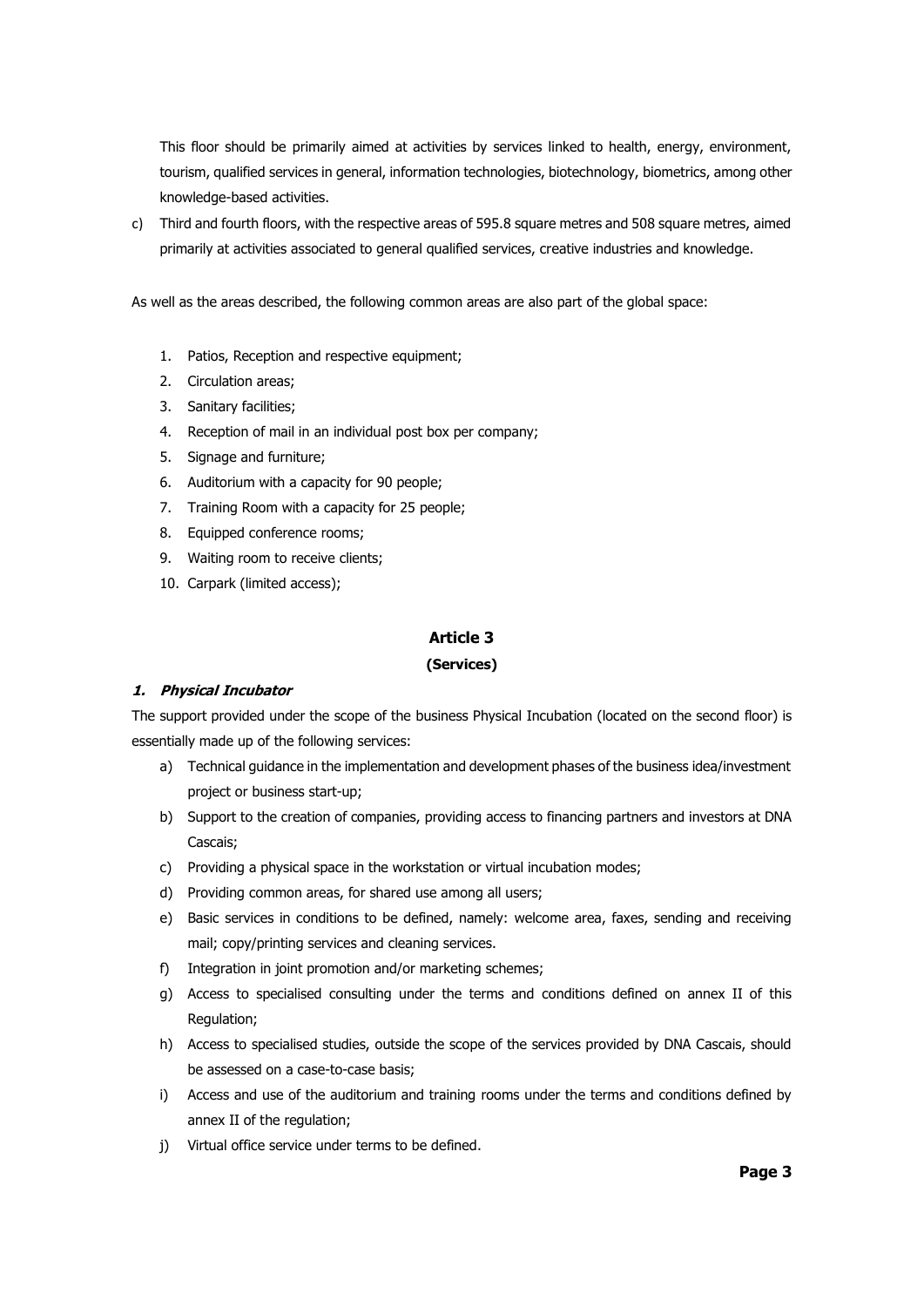#### **2. Workstation Incubator**

The Workstation Incubator allows businesses to have their tax headquarters at the DNA Cascais business hub as well as access to a workstation in open space in a room duly equipped for this purpose.

#### **3. Virtual Incubator**

The virtual incubation enables businesses to have their tax headquarters at the DNA Cascais business hub. In association to this service, you may request mail forwarding – digitally or by post – to the entrepreneur's place of residence, paying an amount to be agreed between the parties.

- a) DNA Cascais does not take responsibility for any delays or losses in the delivery of mail that may cause damage (e.g. Fines, tax costs, among others).
- b) The prices and terms of payment of the rooms at the Business Hub as well as the various associated services have been set in the table included in Annex II of this Regulation. This price table may be reviewed on an annual basis during meetings with the Administration Council at DNA Cascais.
- c) DNA Cascais does not take responsibility for the licensing and obtaining the necessary permits for the functioning of each company, and commit to respecting all the applicable laws, of any legal nature.
- d) As well as the services mentioned above, there will be other services provided under protocols between DNA Cascais and other entities – namely: legal support, accountancy support and tax support. The prices and terms of payment of these services have been set out in the table included in Annex III of this Regulation.

#### **4. Business Plan Optimisation Support**

Support in the optimisation of the Business Plan, namely:

- a) Definition of the entrepreneur's profile and skills;
- b) Pre-assessment of the business concept/idea and proposal to prepare the business plan;
- c) Optimisation of the business plan jointly with the entrepreneur;
- d) Economic and financial viability study;
- e) Identification of the main risks and mitigation plan;
- f) Procurement of financing/investors (Banks, Mutual Guarantee, Risk Capital and Business Angels);
- g) Negotiation and Follow-up with financers/investors up to the phase of company creation.

The prices and terms of payment of these services have been set in the table included in Annex I of this Regulation.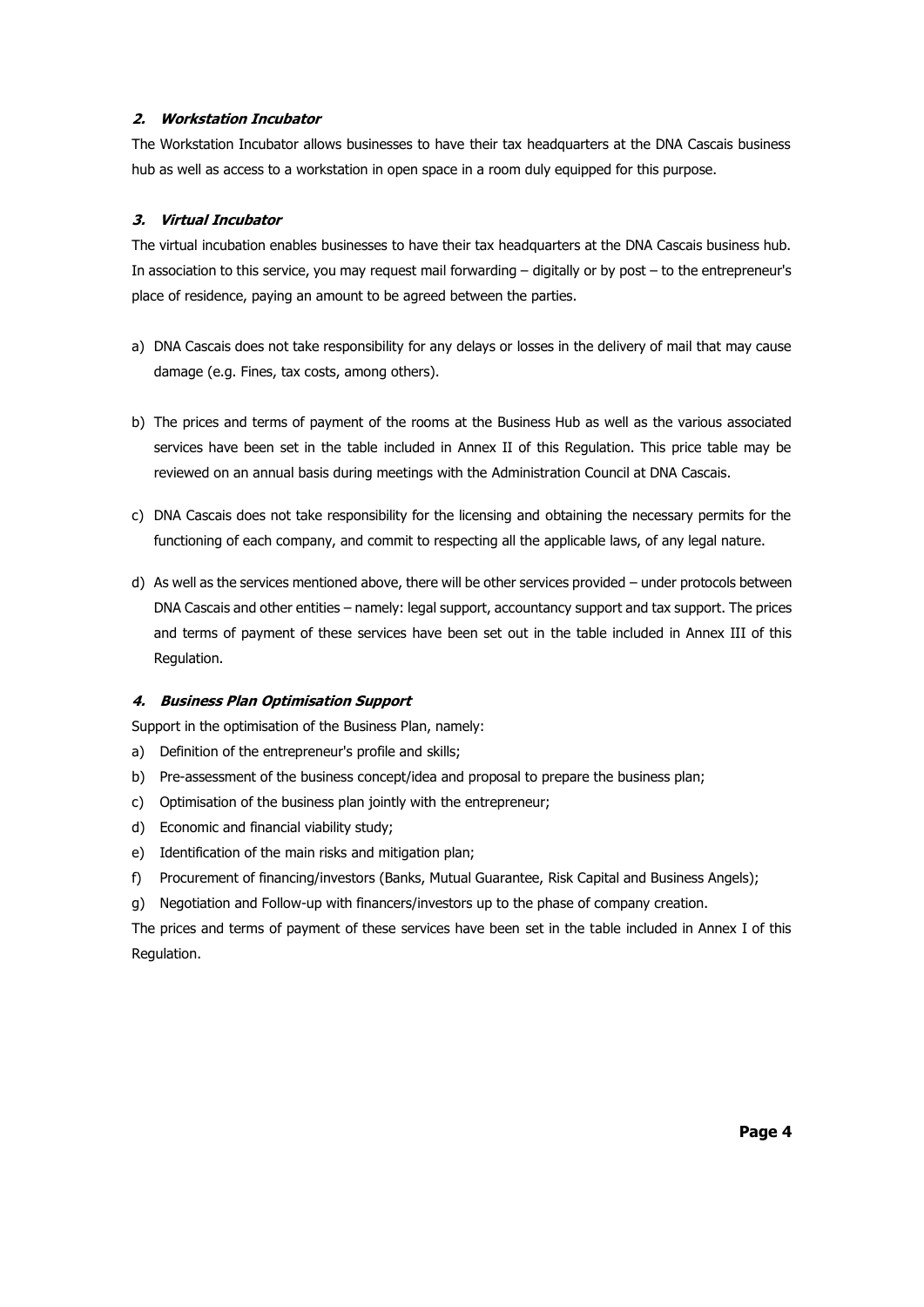#### **III – Users & Activities**

#### **Article 4**

#### **(Users)**

All natural and legal persons may be users of the Incubation Area if they have innovative ideas and projects, with economic potential and which may contribute for local development, with the aim to achieve business implementation.

#### **Article 5**

#### **(Activities)**

- 1) The setup with the **Physical Incubator** and the **Workstation Incubator** will comply with principles of non-discrimination regarding the activities developed by the Users, without prejudice to the preference given to innovative activities, research and technological development, namely those related to the sectors defined as strategic to the Cascais municipality, such as health, energy, environment, tourism and qualified services.
- 2) The activities performed should be set forth in law and should develop in a legitimate manner.

#### **IV – User Premises**

#### **Article 6**

#### **(Agreements of use/transfer and service provision)**

The Users and the managing entity will sign a Use/Transfer and Service Provision Agreement, through which the managing entity will assign an Office/Space inside the Incubator Area, which enables the use of the common areas, provides the services included in the present Regulation, within the specific terms foreseen in each agreement.

#### **Article 7**

#### **(Transfer of spaces to third parties)**

It will be strictly forbidden for Users to have any sort of entitlement, to let, sublet or transfer all or part of the Office/Space assigned, under penalty of immediate and automatic termination of the agreement bestowed with the Sponsor and all the resulting consequences.

#### **Article 8**

#### **(Users' Rights)**

The Users may fully use the Office/Space assigned as well as all the infrastructure, common usage services installed in the Incubation Area, according to the terms set up, accepting and complying with all the restrictions imposed for the sake of function, operation or strategy, by the Sponsor or by third parties.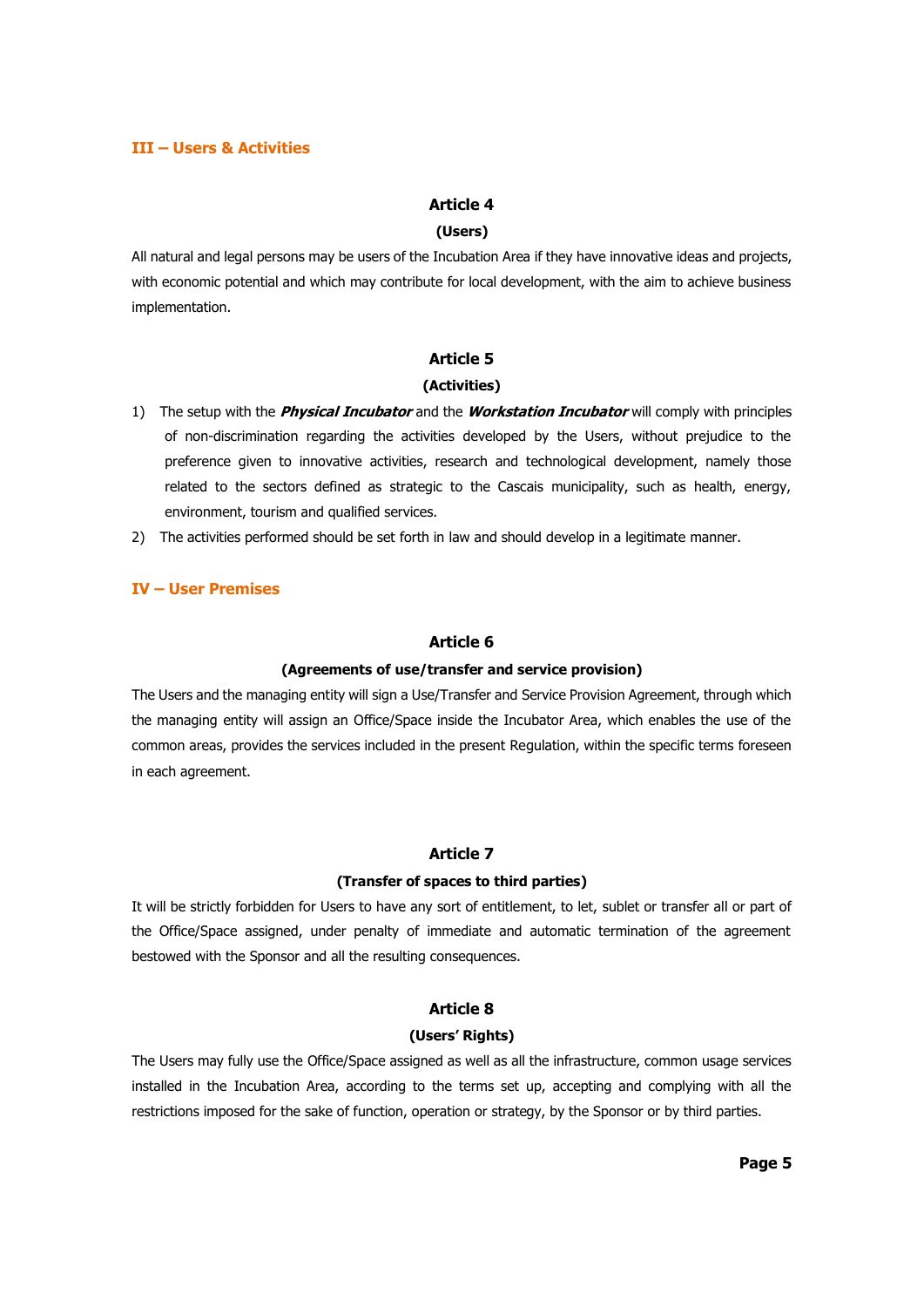#### **Article 9**

#### **(Users' Duties)**

- 1) The Users of the Incubator Area must comply with all the provisions included in the Regulation and the Agreements;
- 2) The Office/Space assigned is aimed exclusively at the User so that he/she may perform and execute the corporate purpose or activity and not only as a company headquarters. Rights deriving from the assignment of the Office/Space are untransferable and are destined only to assure the ends associated to the development of the activities described in the corporate purpose. In case these preconditions are not verified, DNA may present the User with an alternative incubation model;
- 3) The Office/Space assigned should be kept in a good condition of use. In case the business suspends its activity, it should communicate this decision to DNA Cascais in writing, invoking the reasons behind it, the estimated duration of the suspension and whether or not the business intends to maintain the right to use the physical space. The decision regarding the maintenance of the right to use the space will be the exclusive responsibility of the managing entity;
- 4) The user will keep a good coexistence with the other occupants of the building, not preventing in any way the use of the common spaces and services, and committing to assuring:
	- a) The discipline of its team and visitor, the normal and adequate use of the common facilities and the use, at a visible location, of the elements of identification, with the features defined by the Incubator;
	- b) The staff and visitors may not perform any activities besides the ones integrated in the development of the activities foreseen in the agreement signed with the Incubator;
	- c) Respect for hygiene, health and safety standards that are relevant for the activities performed at the facilities.
- 5) The user should provide timely notice, of at least 24 hours, to DNA Cascais, regarding the cancellation of the required spaces, namely conference rooms, training rooms and auditorium, otherwise, the amount in question will be invoiced as if the spaces had been used. DNA Cascais does not take responsibility over any delays that are under the responsibility of the Users.

#### **Article 10**

#### **(Access to the Incubator Area and the Offices/Spaces)**

- 1) The access to the Incubation Area will be limited;
- 2) The use of the facilities will comply with schedules set by DNA Cascais;
- 3) The access to the incubation centre outside the regular opening hours is only allowed to Users' staff installed at the centre, duly identified;
- 4) Law no. 37/2007 from the 14th of August observed, as it prohibits smoking inside offices and common areas, for the benefit of all the users;
- 5) Identification signage will be displayed at every user's work post.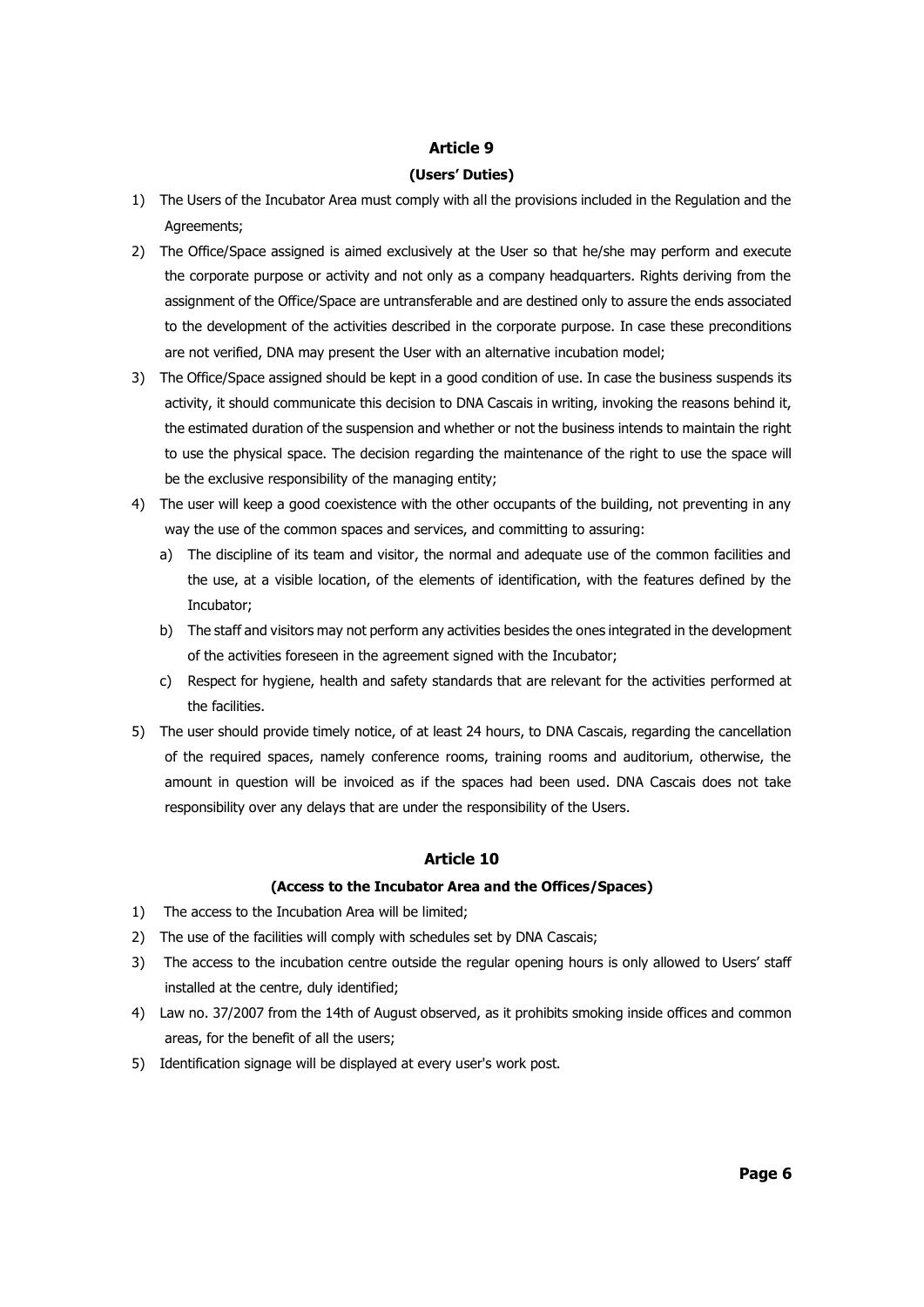- 6) The sponsor may prevent the entry of any persons who may offend or cause any disturbance in the facilities;
- 7) The User must have liability insurance to safeguard the facilities and its content, with DNA Cascais as the beneficiary.
- 8) The User also must have liability insurance for damage caused to third parties;
- 9) The User(s) will have to deliver copies of the insurance policies mentioned above and, when the policies expire, the user(s) should deliver a proof of payment;
- 10) The Users may not perform any works in the Office/Space assigned or common area, except for the case then the Office needs to undergo renovation works, which must be previously authorised in writing by DNA Cascais;
- 11) DNA Cascais has sole responsibility over the authorisation to place any advertising inside the building designated as "Business Hub".

#### **Article 11**

#### **(Term)**

The installation of the Users in the Incubation Area described as Second Floor will be done by a maximum of 36 (thirty-six) days, except in specific cases.

#### **V – Application & Selection Procedure**

#### **Article 12**

#### **(Application)**

An application by an entity that intends to set base in the Incubator Area, whether it is physical incubation, workstation or virtual, is formalised through filling in and delivering the form (available on the DNA Cascais website, [www.dnacascais.pt\)](http://www.dnacascais.pt/), and, to this effect, the candidates should attach any documents deemed necessary and pertinent.

#### **Article 13**

#### **(Selection)**

- 1) The assessment of the submitted applications will be made by the managing entity.
- 2) The assessment is made after a maximum of 30 (thirty) days counting from the date the application was received.
- 3) The managing entity may, during this phase and whenever deemed necessary, request the candidate to supply further information or documents, as well as organising a face-to-face interview.
- 4) The assessment is made according to the criteria set in Article 14 of the present Regulation.
- 5) The result of the assessment and selection process is communicated to the candidate by e-mail with confirmation of delivery.
- 6) The substantial alteration of the activity developed by a User forcibly determines the presentation of a new application.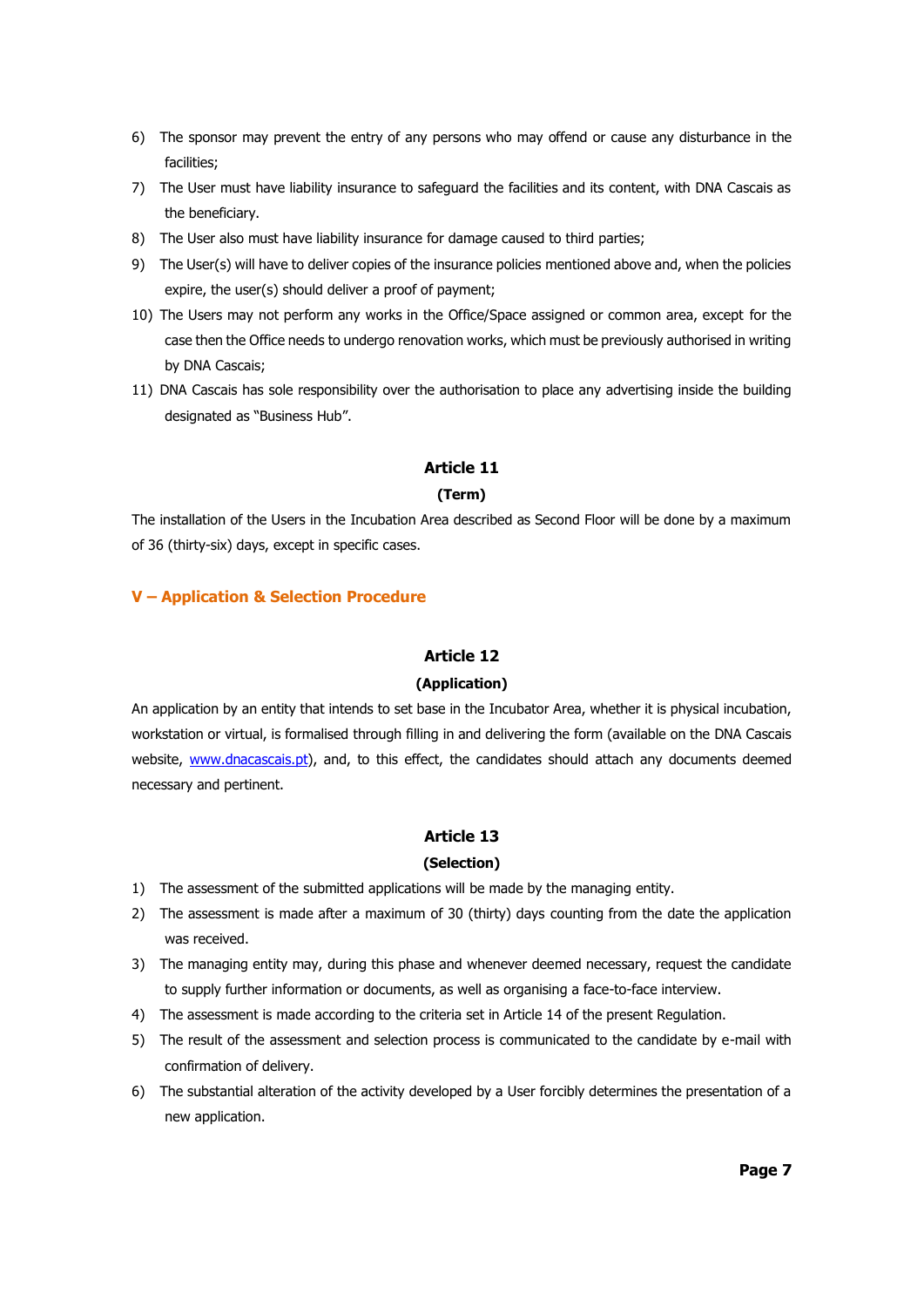#### **Article 14**

#### **(Criteria for support selection and implementation)**

The applications presented will be selected according to the following 4 (four) fundamental criteria, which are:

- 1) Technical, economic and financial viability of the company or project;
- 2) Business Competitiveness: execution of innovative activities, research or technological development, competitive advantages and management qualification;
- 3) Valuing Human Resources: creating jobs, weight of qualified job;
- 4) Valuing the local economic structure and the insertion in the strategic sectors defined for the municipality.

#### **VI – Penalties for Default of Payment to DNA Cascais**

#### **Article 15**

#### **(Consequences of the lack of payment for space leases and/or services available)**

Lack of payment, with a delay of more than 7 (seven) business days in comparison to the deadline previously set with the sponsor, may lead to the suspension and/or termination of the respective service of use and/or services associated to the Incubator.

#### **VII – Final Provisions**

It is up to DNA Cascais and the Cascais City Hall to observe the compliance of the present Regulation, as well as the maintenance, conservation and security of the facilities.

The cases omitted from this Regulation will be resolved by the entities named above.

This Regulation was written using the new spelling agreement.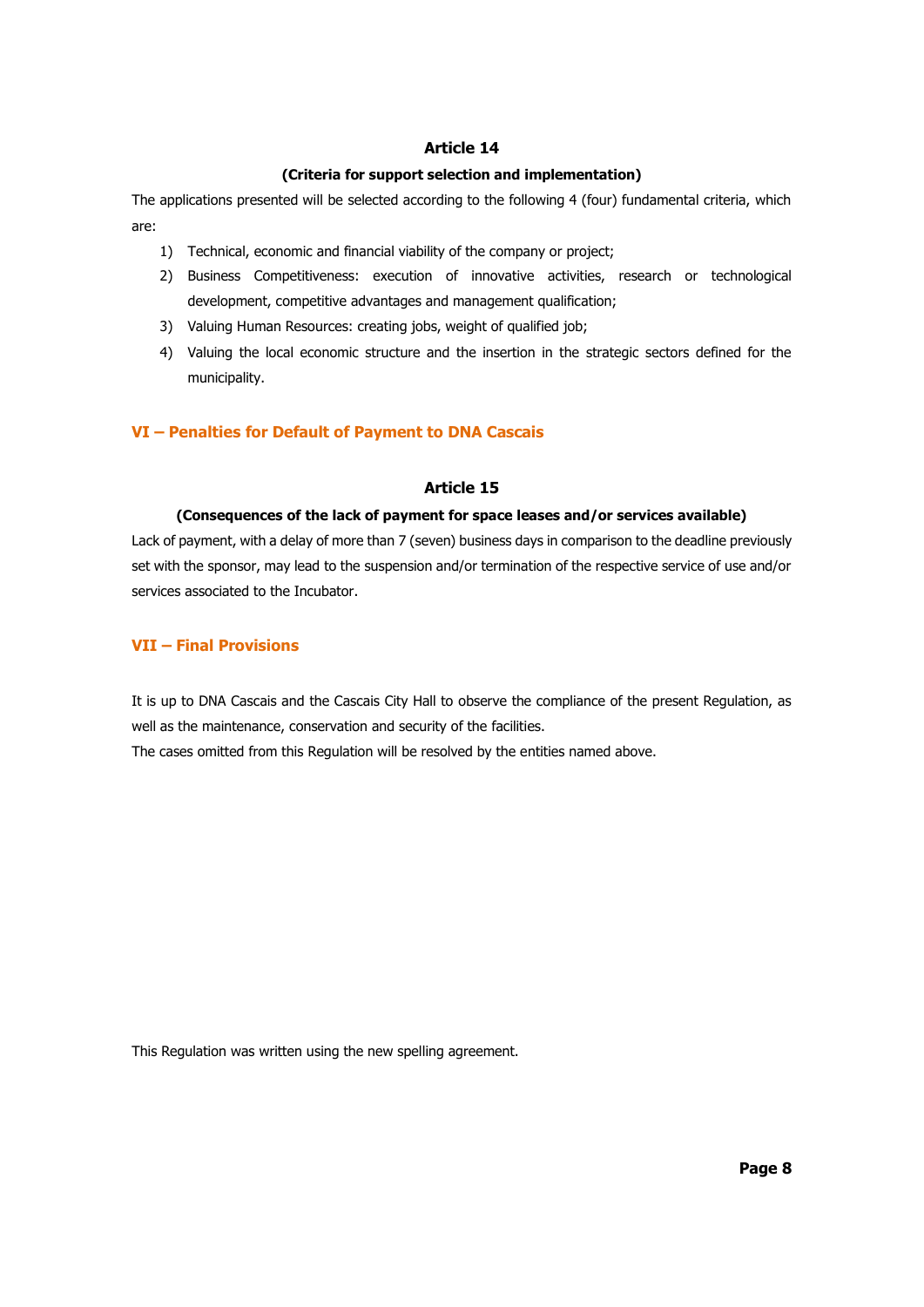## **Annex I – Prices and Terms of Payment of the Business Plan Optimisation Support Services**

The prices in force:

| <b>Services</b>                                                         | <b>Price</b><br>(Euros)                                    | <b>Unit</b> | <b>Notes</b>                                                                                                                                                                                                                                                     |
|-------------------------------------------------------------------------|------------------------------------------------------------|-------------|------------------------------------------------------------------------------------------------------------------------------------------------------------------------------------------------------------------------------------------------------------------|
| <b>Support to Business</b><br>Plan Optimisation<br>without fund raising | $\epsilon$ 250                                             |             | Support to the optimisation of the business plan without the need<br>for the entrepreneur to raise funds.                                                                                                                                                        |
| <b>Support to Business</b><br>Plan Optimisation<br>with fund raising    | $\epsilon$ 250<br>$\pmb{+}$<br>.5% of the<br>amount raised |             | Support to the optimisation of the business plan with the need for<br>the entrepreneur to raise funds. In this case, capital should be<br>defined as: Bank financing, risk capital, business angels and<br>prepayment of the unemployment allowance by the IEFP. |

Note: For the companies which cumulatively have or intend to have their tax headquarters in the Cascais Municipality, and which invest in the municipality, these services are free for the entrepreneur.

The amounts referred are subject to VAT at the legal rate in force.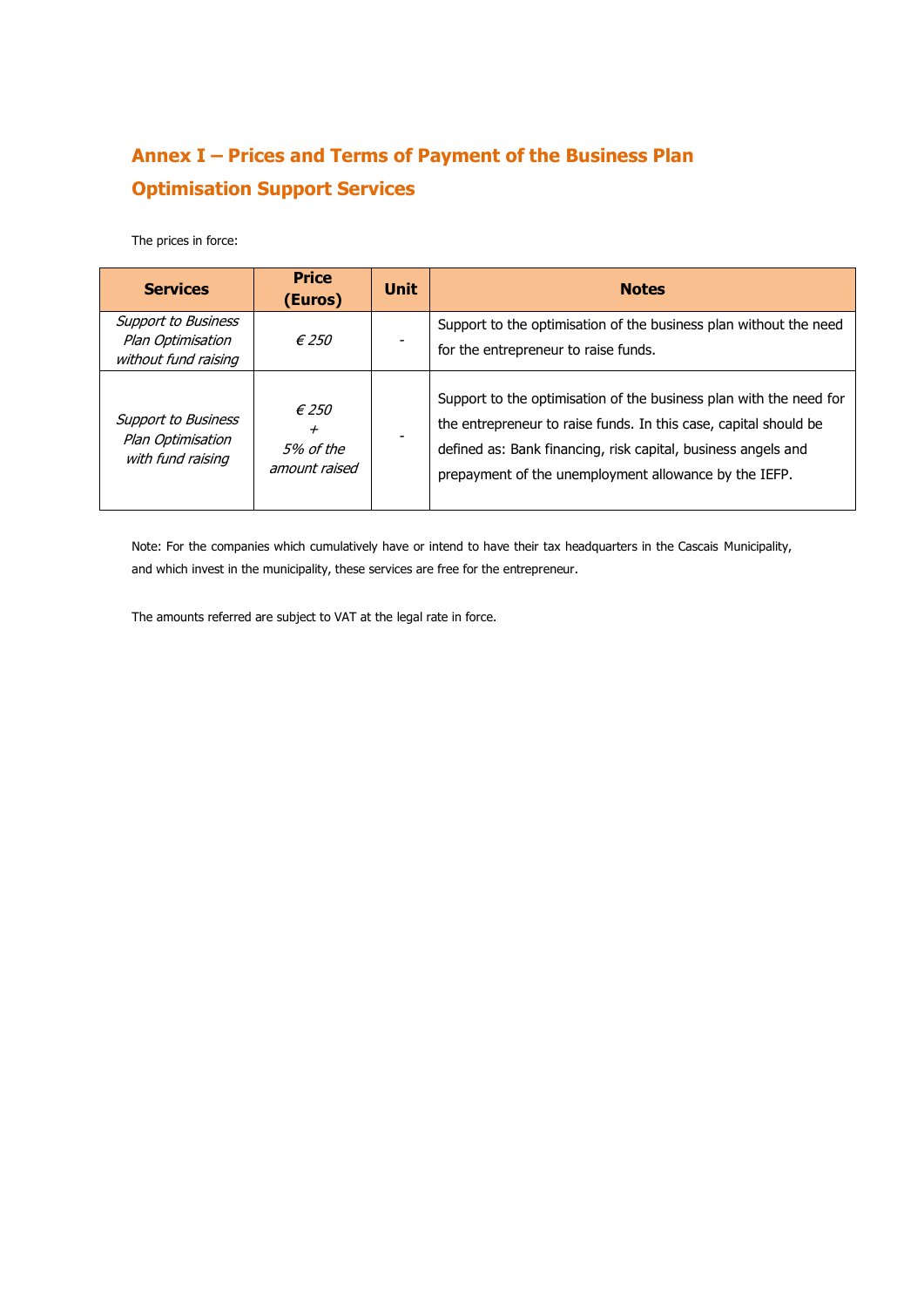### **Annex II – Prices and Terms of Payment at the DNA Business Hub in Alcabideche and Associated Services**

The prices in force:

| <b>Services</b>                       | <b>Price</b><br>(Euros)                                                         | <b>Unit</b>  | <b>Notes</b>                                                                                                                                                                                                                                                                                                                                                 |
|---------------------------------------|---------------------------------------------------------------------------------|--------------|--------------------------------------------------------------------------------------------------------------------------------------------------------------------------------------------------------------------------------------------------------------------------------------------------------------------------------------------------------------|
| Virtual Incubator                     | € 40                                                                            | Month        | The virtually incubated businesses may use for conference rooms<br>for 4 hours/month for free.<br>If requested, an additional €10 should be paid to forward all mail<br>digitally or by post.<br>These services are limited to 60 documents per month.<br>Specific terms apply depending on the Regulation and the<br>Agreement signed between both parties. |
| Workstation<br>Incubator              | $\epsilon$ 65 (1st year)<br>$E$ 75 (2nd year)<br>$€90$ (3rd year)               | Month        | The Workstation Incubator businesses may use the conference<br>rooms for 6 hours/month for free.<br>They may also use an individual area in open space located in the<br>Incubator.<br>Specific terms apply depending on the Regulation and the<br>Agreement signed between both parties.                                                                    |
| <b>Physical Incubator</b>             | $\epsilon$ 8 (1st year)<br>$\epsilon$ 10 (2nd year)<br>$\epsilon$ 12 (3rd year) | M2/M<br>onth | The physically incubated businesses may use for conference<br>rooms for 12 hours/month for free.<br>They may also use an office located in the Incubator.<br>Specific terms apply depending on the Regulation and the<br>Agreement signed between both parties.                                                                                              |
| <b>Conference Room</b><br>(6 people)  | $\epsilon$ 5                                                                    | Hour         | Incubated entities will get a 50% discount over the stated price,<br>subject to previous appointment and availability.                                                                                                                                                                                                                                       |
| <b>Conference Room</b><br>(12 people) | $\epsilon$ 75                                                                   | Day          | Incubated entities will get a 50% discount over the stated price,<br>subject to previous appointment and availability.                                                                                                                                                                                                                                       |
| <b>Training Room</b>                  | $\epsilon$ 150                                                                  | Day          | Incubated entities will get a 50% discount over the stated price,<br>subject to previous appointment and availability.<br>Included audio-visual media in the room.                                                                                                                                                                                           |
| Auditorium                            | €300                                                                            | Day          | Incubated entities will get a 50% discount over the stated price,<br>subject to previous appointment and availability.<br>Included audio-visual media in the room.<br>During weekends, an additional €100 should be paid to assure<br>there is a technician at the location.                                                                                 |

Note: Payment should be made within 8 (eight) days counting from the date the corresponding invoice was received. The frequency of the invoicing for the use of Physical Incubator areas in rooms, Workstation Incubator and Virtual Incubator will be monthly. The amounts referred are subject to VAT at the legal rate in force.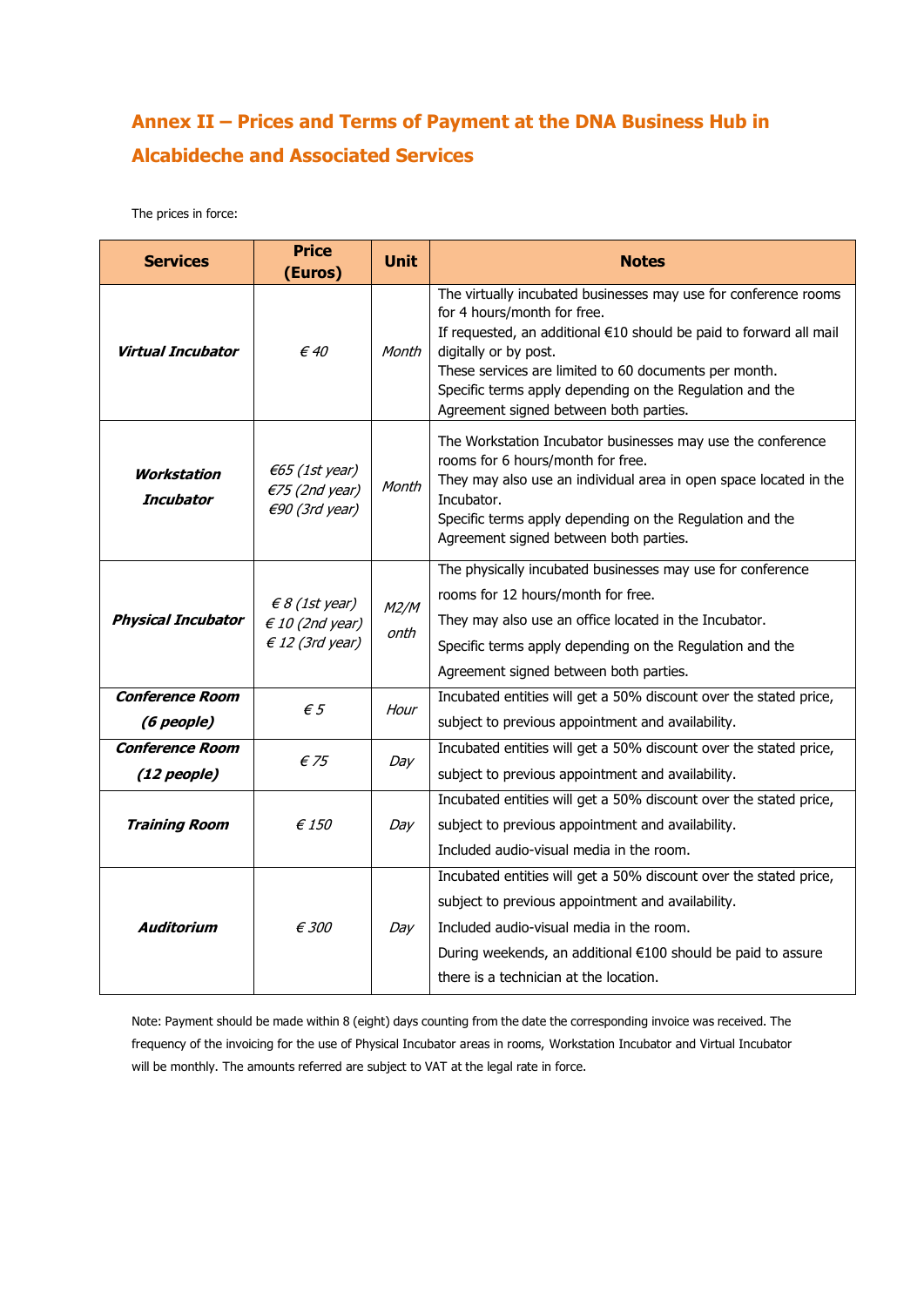### **Annex III – Price List and Terms of the Services provided by the Entities Associated to DNA Cascais**

The prices in force:

| <b>Services</b>                            | <b>Price (Euros)</b>                                                               | <b>Unit</b> | <b>Notes</b>                                                                                                   |
|--------------------------------------------|------------------------------------------------------------------------------------|-------------|----------------------------------------------------------------------------------------------------------------|
| Legal Consultancy                          |                                                                                    |             | According to the agreement signed with the<br>associated entity.                                               |
| <b>Accountancy Services</b>                | 90 (ENI)<br>127.5 (Limited<br>companies)<br>202.5 (Limited liability<br>companies) | Month       | According to the agreement signed with the<br>associated entity.                                               |
| Tax Consultancy by e-mail                  |                                                                                    |             | This service is free and is part of a partnership<br>established between DNA and BDO.                          |
| Certified Accountancy                      | Minimum of $€1,250$                                                                | Year        | The amount mentioned above is subject to a pre-<br>assessment by BDO, on a case-to-case basis.                 |
| Provision of software<br>development tools |                                                                                    |             | According to a partnership set between DNA<br>Cascais and Microsoft under the scope of the<br>BizSpark scheme. |

Note: The amounts referred are subject to VAT at the legal rate in force.